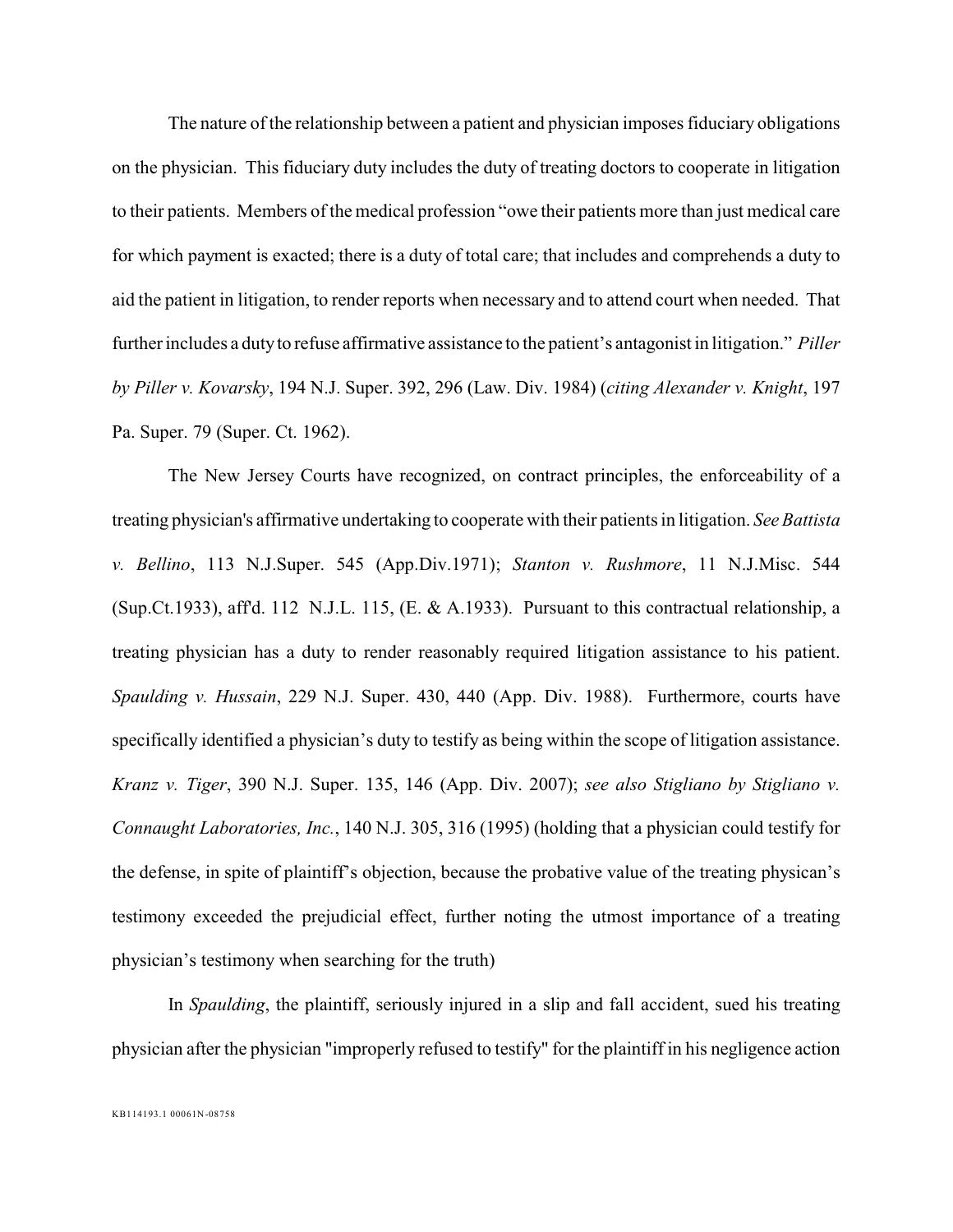against a commercial property owner. The complaint alleged that, asthe key witness, the physician's failure to appear forced the plaintiff to settle his negligence claim for a "grossly inadequate sum." Id. at 432. Therefore, the physician was obligated to make the plaintiff financially whole. *Id*. at 435. In defense, the physician asserted that the plaintiff was comparatively negligent for accepting the inadequate settlement offer instead of moving for a mistrial or seeking other alternative relief. *Id*. at 442-44.

The Appellate Division in *Spaulding* rejected the physician's argument, finding that the physician's nonappearance threatened a litigation catastrophe to plaintiff and his attorney. *Id*. at 444. Therefore, they "were obviously entitled to deal with the impending catastrophe in any reasonable manner," which included settling the case for a lesser amount and suing the physician for the difference. *Ibid*.

As such, the Court's holding in *Spaulding* reaffirmed the nature of the relationship between a patient and physician that treating doctors have a fiduciary duty to cooperate in litigation with their patients. A treating physician is not at liberty to ignore with impunity the basic obligation of rendering a reasonable modicum of litigation assistance. Nor is he free, without compelling professional justification, to renege on a promise, reasonably and detrimentally relied upon by his patient, to render specific litigation assistance. *Id*. at 441; *see also Serrano v. Levitsky*, 215 N.J. Super. 454 (Law. Div. 1986)(holding that it would be unfair to permit plaintiff's own physician to undermine plaintiff's case since the doctor's professional fealty must not be allowed to harm his patient to whom he owes the greater duty).

In *Kranz, 390 N.J. Super. at 135*, the plaintiff sued his treating physician and attorney for failing to communicate properly regarding the physician's availability to testify. The physician had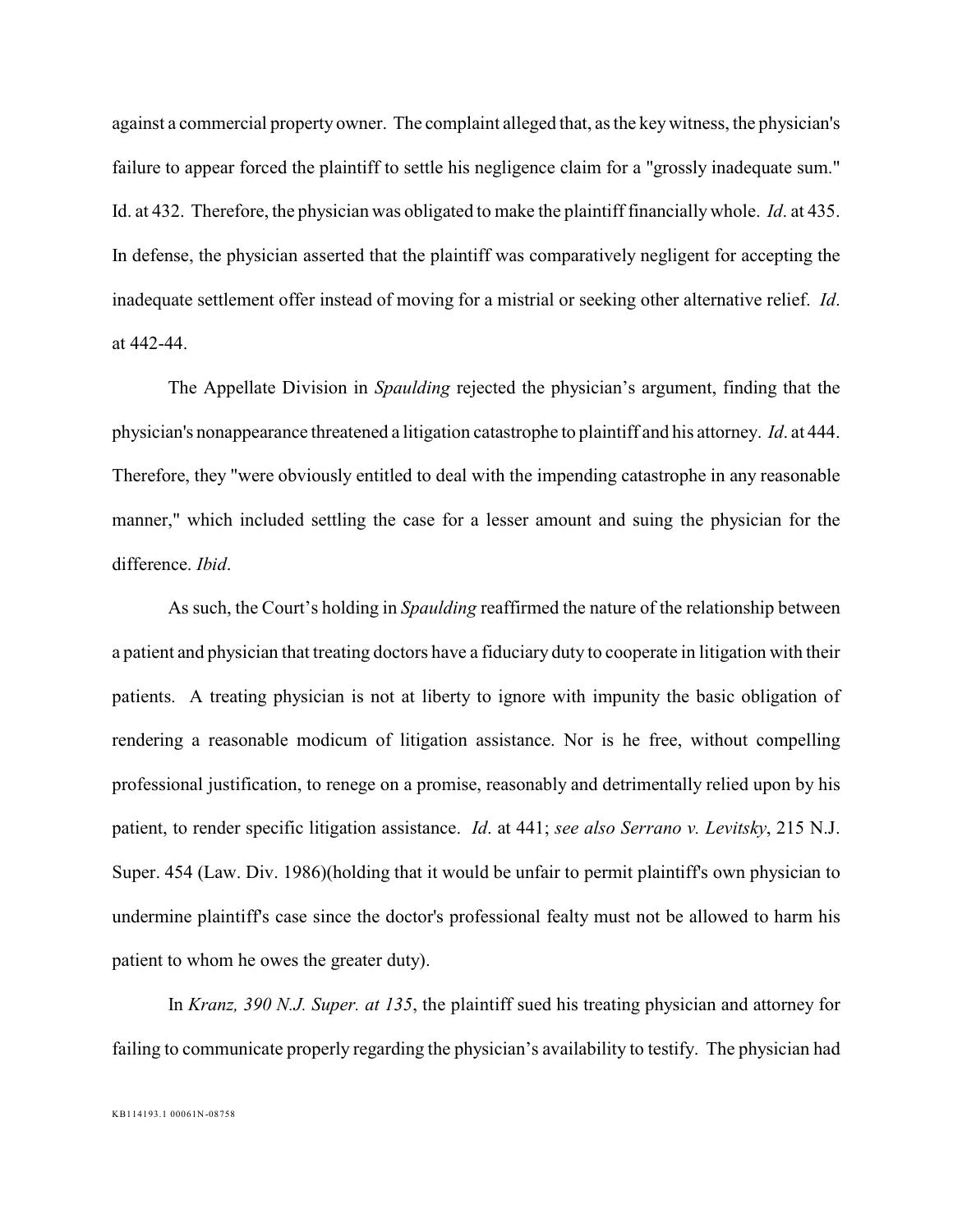agreed to testify on September 21 and was scheduled to leave for vacation the next day. *Id.* at 144. On September 20, the plaintiff's attorney confirmed the trial date with the physician's office. However, later on in the day, the secretary called the attorney to inform him that the doctor was unavailable and to adjourn the case. *Id.* at 142. After receiving the message, the attorney again spoke with the physician's secretary and was told that the physician was away and that she was unsure if she would hear from him again. *Id.* at 143. After discussing the situation, the plaintiff agreed to settle the case based on the recommendation by plaintiff's attorney that he should settle for what he could since the physician was not available to testify. Shortly thereafter, a message came in from the physician's office that he was unavailable to talk because of the holiday, but to call back tomorrow after 10:00 AM. The next day, the plaintiff called the physician's office, with his attorney listening, and was incorrectly told that the physician was on vacation. As such, the settlement was subsequently entered on the record. *Id.* at 144. However, the physician was in fact available to testify. Ultimately, the court held that a reasonable jury could have found that the physician acted negligently towards his patient. The court explained that the physician's failure to cooperate and to clearly advise his secretary that he would be available to testify could be seen as a breach of his duty to the patient to provide litigation assistance. *Id.* at 148.

The fiduciary duty of a treating physician to a patient includes the physician charging a reasonable fee for his or her services. *R*. 4:10-2(d)(2) states, "[u]nless otherwise ordered by the court, the party taking the deposition shall pay the expert or treating physician a reasonable fee for the appearance, to be determined by the court if the parties and the expert or treating physician cannot agree on the amount therefore." New Jersey Courts have ruled on what constitutes a reasonable expert fee.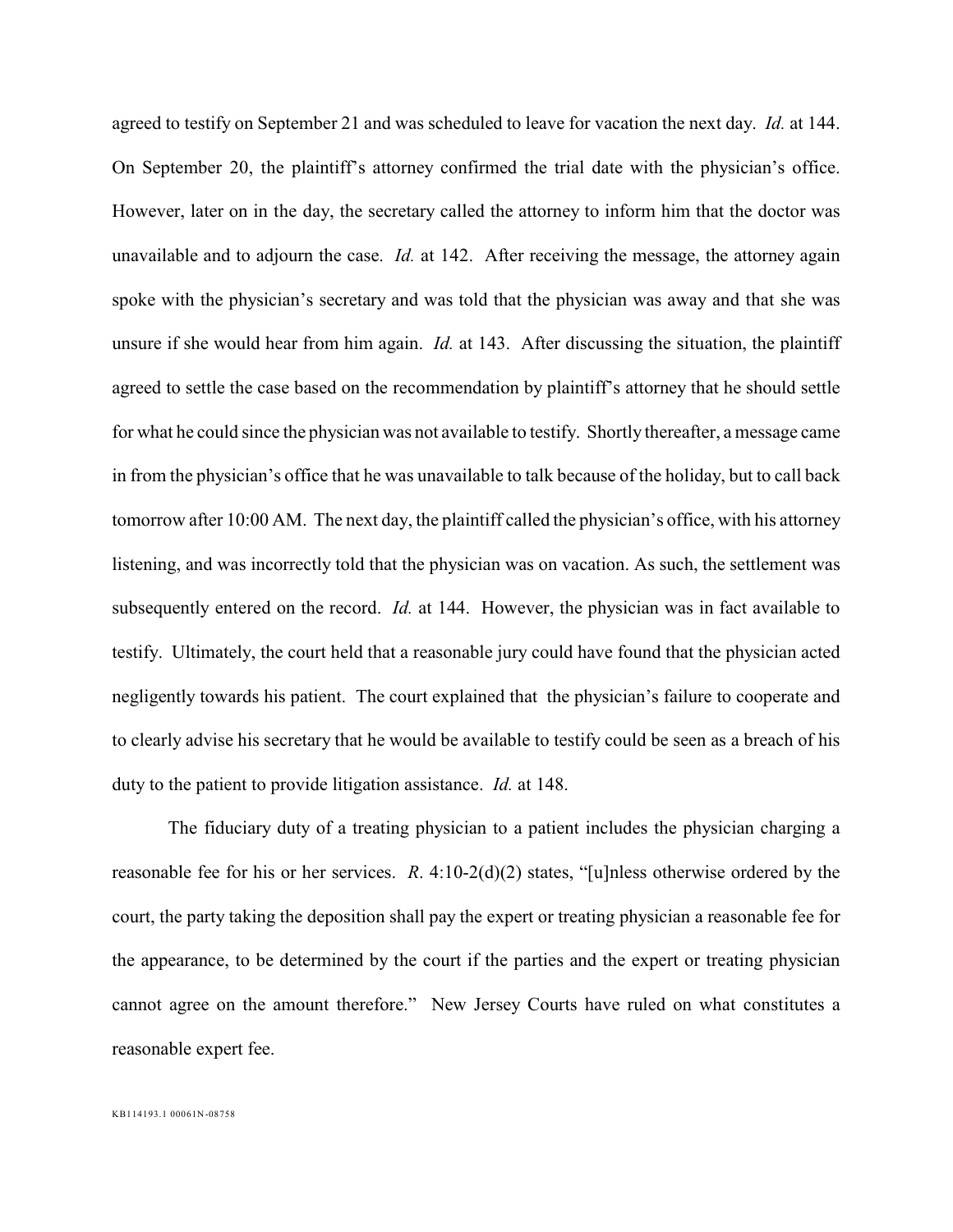Moreover, in *Johnston v. Connaught Laboratories, Inc*., 207 N.J.Super. 360 (L.Div.1985), plaintiff took the deposition of Dr. Pleasure, defendants' expert, a neurologist, and was billed \$750 for the one hour deposition. Plaintiff offered Dr. Pleasure \$200. At a case management conference, plaintiff raised the issue to the presiding Judge that the fee was excessive. The Trial Judge ruled that \$200 was a fair and reasonable amount for the deposition. *Id*. at 362. The court explained that when a party chooses to depose the other party's expert witness "[t]he expert witness unilaterally cannot require payment of more than a reasonable amount. To allow otherwise would permit a situation to occur where the proposed fee is so dear that it would prohibit the taking of a deposition and frustrate the policies underlying pretrial discovery." *Ibid. See also* Perez v. Papandrikos, 2006 WL 3720307 (N.J.Super. Law 2006)(court finds it equitable to set Dr. Fineman's deposition testimony rate at \$650 per hour for a neurosurgeon that has been recognized as one of the Best Doctors in the New York Metropolitan area nine times.); *Schroeder v. Boeing Commercial Airplane Co., a div. of Boeing Corp.*, 123 F.R.D. 166 (D.N.J.,1988) (finding that the Magistrate appropriately limited amount aircraft manufacturer could be charged for deposing former flight attendant's medical and economic experts, in view of number of experts claimed by attendant and excessive fees that they wished to charge). Furthermore, New Jersey courts have, on numerous occasions, sought fit to set reasonable fees for a physician's deposition testimony at \$300.00 per hour. *See* Exhibit A.

The duty to charge a reasonable fee is inextricably derived from the physician's duty to cooperate in litigation. Essentially, an unreasonably excessive fee schedule for depositions and testimony is constructively the equivalent of refusing to provide litigation assistance, thereby breaching the duty to cooperate with the patient. An exorbitant fee will compromise the plaintiff's case and put him at a great disadvantage because he will be unable to use the physician's services